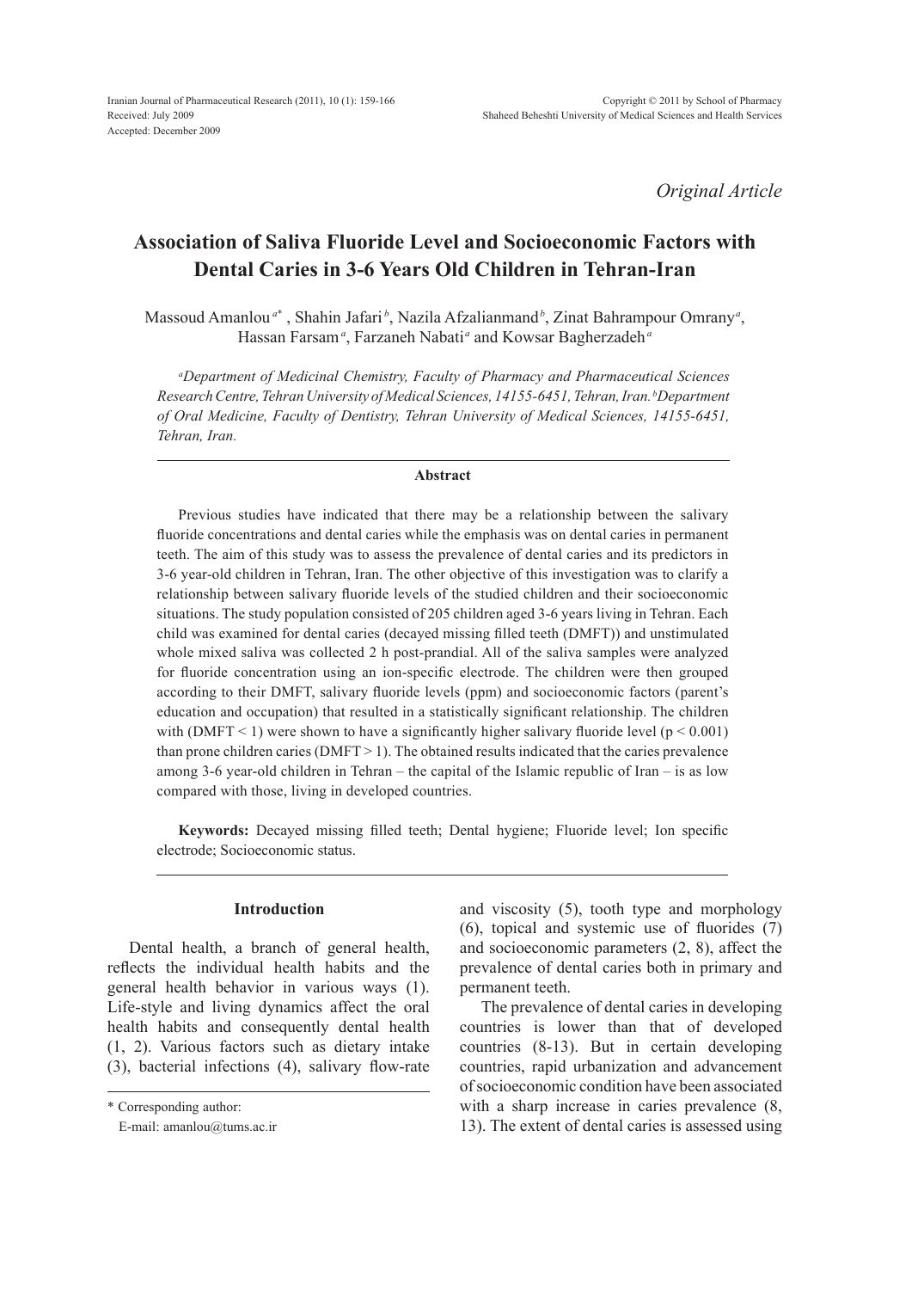decayed, missing and filled teeth index, either for deciduous dentition (decayed missing filled teeth (DMFT)) or for permanent dentition (DMFT) as described by WHO (13).

Fluoridation of drinking water is reported to be an effective factor in reducing dental caries especially in lower social classes (14). Other procedures of using fluorides such as topical, systemic, and dietary and *etc*. have also been presented to prevent dental carries (11, 12, 15). At the same time, there are conflicting reports on the association between fluoride usage and dental caries especially in Africa (12).

One of the goals of WHO for the oral health by the year 2000, was caries-free 50% of 5 to 6 year-old children (13). However, in a study on 1587 children aged 5 to 6 in China reported on 2001 (10), the caries prevalence was high and the mean DMFT of the urban and rural children were obtained to be 4.8 and 7.0, respectively (10). The DMFT index reported by WHO of 12 year-old children in Iran was reported to be 1.67 in 2000 (16). According to our literature survey, there are a few data on the dental caries status and saliva fluoride level (17-20). In addition, no reports were found to clarify a relation between basal saliva fluoride content and DMFT index in preschool children.

The aim of this study was to determine the prevalence of the dental caries and its predictors in 3-6 year-old pre-school children in Tehran. Furthermore, a relationship was elucidated between salivary fluoride levels of these children and their socioeconomic situations.

### **Experimental**

The study was carried out at the department of oral medicine, Tehran University of Medical Sciences, Tehran, Iran. It was conducted in 5 randomly chosen 3 kindergartens affiliated to Welfare Organization in Tehran. A total of 230 children (aged 3-6 years) with good health whose parents were permanent residents of Tehran were randomly selected. Of these population 210 parents gave informed consent, 20 declined the study, and 5 children were excluded due to their orthodontic appliances.

A questionnaire regarding dental hygiene and habits of child, parent's education, occupation and socioeconomic status of the family was sent to parents for completion. The children were examined 2 h after lunch at room temperature  $(25 \pm 1^{\circ}C)$  within 2 days. On the first day, saliva samples were collected and on the second day, dental examinations were carried out by a trained dentist using the methods described by WHO (21). The children were seated in a class room. Their teeth were dried by cotton rolls, no radiographs were taken and examinations were performed with natural light.

Caries status: decayed, missing and filled primary (DMFT) or permanent teeth (DMFT) and tooth surfaces were assessed and scored according to WHO criteria (21).

### *Apparatus*

A Metrohm 692 pH/Ion Meter with a Metrohm Fluoride ion selective electrode (6.0502.150) coupled with Metrohm reference electrode Ag/AgCl (6.0729.100), was used for fluoride measurements.

#### *Chemicals, reagents and materials*

CTDA (trans-1, 2-diaminocyclohexane N, N, N΄, N΄-tetraacetic acid), NaCl, NaF, NaOH and glacial acetic acid were of analytical reagent (AR) grade and purchased from (E-Merck, Germany).

## *Fluoride standards and aanalysis*

The analysis was performed using an ionspecific electrode and the method of standard additions. A series of eight fluoride standards were prepared using sodium fluoride in deionized water ranging from 0.020 ppm to 1.00 ppm. This range of fluoride ion concentration ensured the Ion Meter properly calibration for the quantitative determination of fluoride in the saliva samples. Total ionic strength adjusting buffer II (TISAB II) was prepared through mixing 4 g CDTA (trans-1,2 cyclohexanediaminetetraacetic acid), 57 mL of glacial acetic acid and 58 g NaCl in about 500 mL deionized water, adjusting to pH between 5-5.5 by adding 5 M NaOH (200 g  $L^{-1}$ ) and diluting to 1 L volume with deionized water according to Metrohm application bulletin NO.82/3 e (19).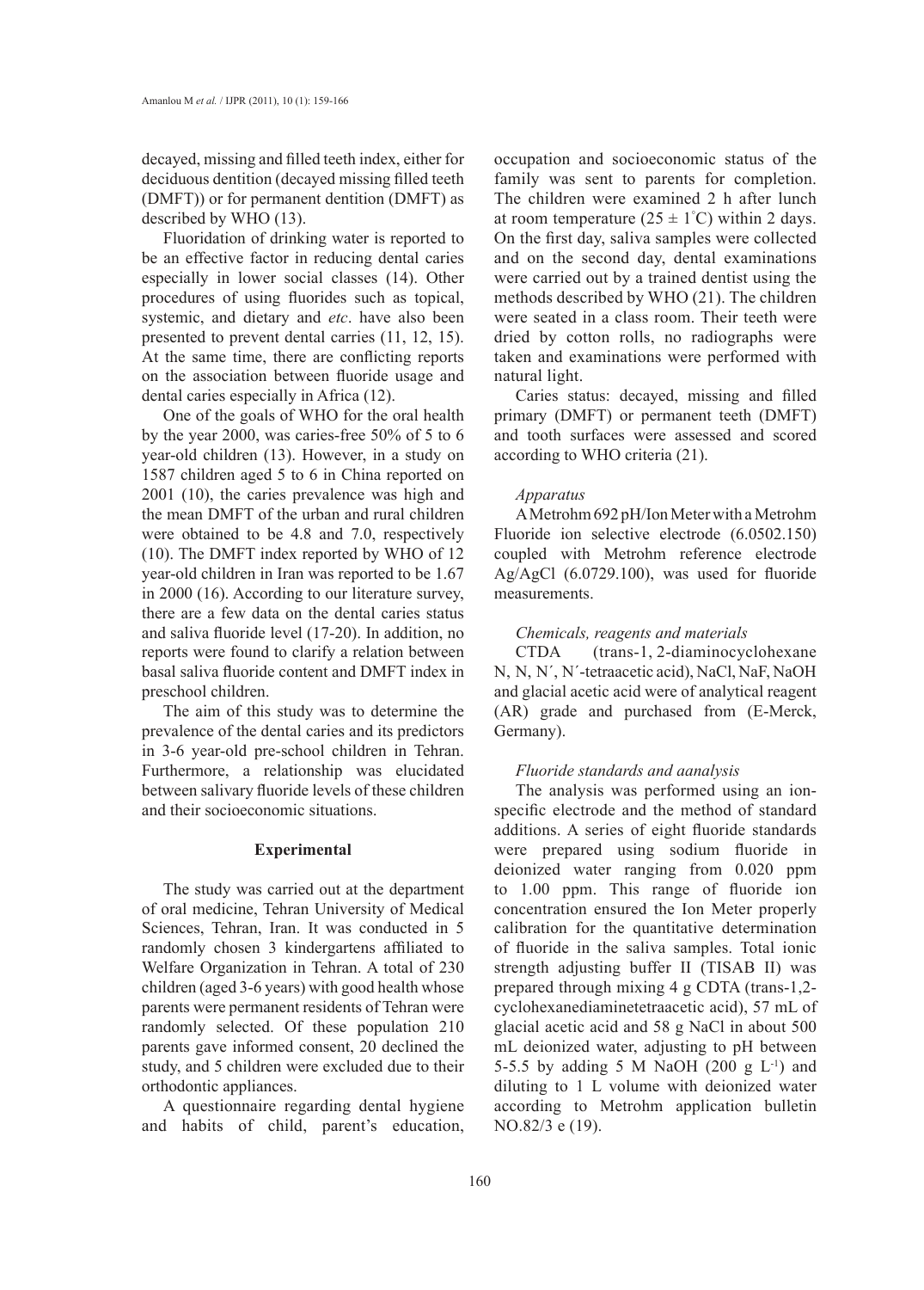## *Fluoride determination*

The collected saliva (2 mL) was transferred to a screw caped tube and kept in freezer at -20°C till the analysis time. The fluoride content was determined by the ion specific electrode after treating with TISAB II buffer (22, 23) using standard addition method. The fluoride content of Tehran drinking water was also determined employing the same procedure. The permission to carry out the study was granted by the tehran university of medical sciences research council as well as school authorities. The informed consent was obtained from the children's parents and the study design was approved by the Ethics Committee of Tehran University of Medical Sciences.

#### *Data management*

Final calculation of the samples' fluoride content applying the Ion Selective Electrode (ISE) meter readings (in mV) was carried out in Microsoft Excel 2003 using logarithmic regression.

The obtained data was entered and analyzed using the SPSS software for PC version 11.0 (SPSS Inc. Chicago IL. USA), Pearson's chisquared test, Mantel-Haenzel test and Levent's test. The significance level was set at 5%. The values were presented as Mean  $\pm$  SD The chisquare tests were used for the proportions' comparison. The Levent's test was applied to check any possible significant differences between the DMFT score and the gender. The Mantel-Haenszel test was employed to check the significant differences between the socioeconomic factors distribution and the DMFT score. The logistic regression analysis was performed to determine the relationship between the factors related to DMFT. Multiple logistic regression analysis, using backward stepwise method, was applied to assess the magnitude of risk upon the socioeconomic factors as independent variables and with DMFT value as dependent variables. The independent variables were dichotomized as  $No = 0$ ,  $Yes = 1$ , except age. The dependent variable (DMFT) was categorized as zero  $(DMFT < 1) = 0$  and  $(DMFT > 1) = 1$ .

### **Results and Discussion**

# *Baseline data*

A total of 205 children (including 120 boys

and 85 girls, between 3-6 years old) were entered this study. 104 children (50.7%) were caries-free (DMFT  $\leq$  1) in their primary or permanent teeth. The number of the children with caries (DMFT > 1) was 101 (49.3%). The mean DMFT index for all children was  $0.99 \pm 0.13$ . The children gender did not show significant association with DMFT (for boys  $\leq 1$ , DMFT = 50%; for girls  $\leq 1$ , DMFT  $= 51.8\%$ ; p = 0.80). The mean age of children with DMFT < 1 and DMFT > 1 were  $4.52 \pm 0.98$ years and  $4.93 \pm 0.92$  years, respectively, that indicates the DMFT increases with the age (p  $<$  0.1). 24% of the children brushed their teeth daily (either self-brushing or parental assisted brushing), 61% brushed time to time and 15% never brushed their teeth. A Significant difference  $(p < 0.05)$  was also observed between DMFT index and tooth brushing (Table 1).

The mean saliva fluoride level of children with DMFT < 1 was  $2.04 \times 10^{-2} \pm 0.38 \times 10^{-2}$  ppm and  $1.68 \text{ x}10^{-2} \pm 0.37 \text{ x}10^{-2} \text{ ppm}$  for DMFT  $> 1$ . As it is seen in Table 1, the father's occupation and education level showed significant differences  $(p < 0.03$  and  $p < 0.001$  respectively) with the children's DMFT index. The same correlation was seen in DMFT index of the children, according to their mother's occupation and education with p < 0.001 (Table 1).

Multiple logistic regression analysis showed that being a self-employed father is a risk factor for high dental caries after controlling for possible confounders (Table 2). In comparison with self-employed fathers, those children with staff member fathers were likely to have dental caries about 2.4 times more. The proportion of the children with caries experience (DMFT > 1), was significantly ( $p < 0.05$ ) higher in those who did not use toothbrush (71%), compared to those who used toothbrush in bedtime occasionally (58.4%). This test also revealed that children, who did not use toothbrush, had statistically significant higher caries prevalence than the others. This analysis showed that the mother's occupation and education level was not significantly associated with the dental carries prevalence of children. By increasing each unit of the saliva fluoride contents, the prevalence of the dental caries reduced up to 95%.

The results of this study (Table 1) show that 50.7% of the examined children were caries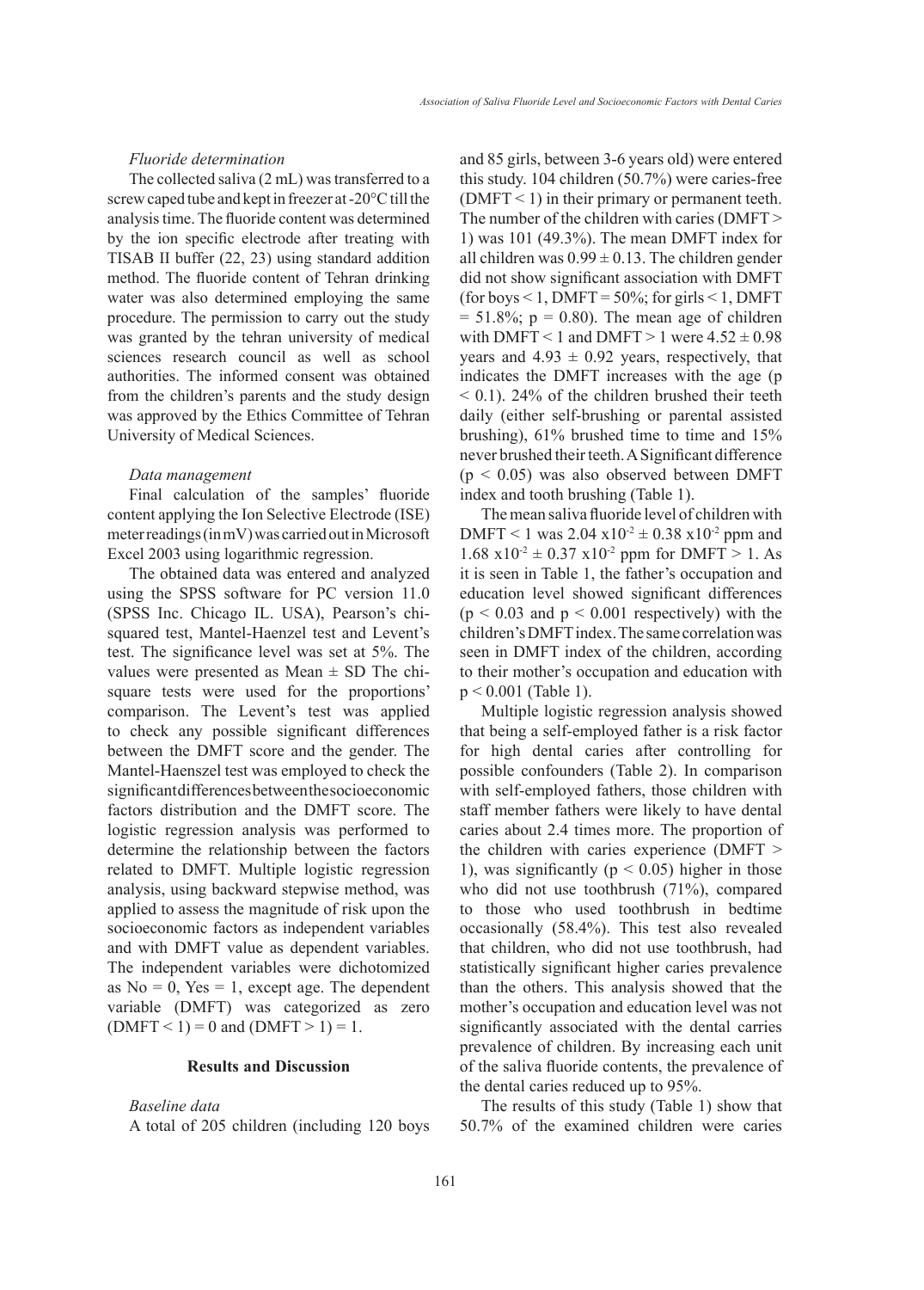| <b>Varianles</b>                    | DMFT < 1<br>(104)               | DMFT > 1<br>(101)             | p-value |
|-------------------------------------|---------------------------------|-------------------------------|---------|
| Gender                              |                                 |                               | 0.80    |
| Female                              | 44                              | 41                            |         |
| Male                                | 60                              | 60                            |         |
| Age (years)                         | $4.52 \pm 0.99$                 | $4.93 \pm 0.92$               | 0.1     |
| <b>Fluoride concentration (ppm)</b> | $2.04x10^{-2} \pm 0.38x10^{-2}$ | $1.68x10^{2} \pm 0.37x10^{2}$ | 0.001   |
| <b>Father's occupation</b>          |                                 |                               | 0.05    |
| <b>Unskilled</b> worker             | $\overline{4}$                  | 6                             |         |
| <b>Staff member</b>                 | 57                              | 45                            |         |
| Self-employde                       | 23                              | 41                            |         |
| <b>Employers/professional</b>       | 20                              | 9                             |         |
| <b>Father's education</b>           |                                 |                               | 0.001   |
| <12 years                           | $\mathbf{1}$                    | 15                            |         |
| $= 12$ years                        | 33                              | 34                            |         |
| >12 years                           | 70                              | 52                            |         |
| Mother's occupation                 |                                 |                               | 0.001   |
| <b>House</b> keeper                 | 19                              | 42                            |         |
| <b>Staff member</b>                 | 85                              | 59                            |         |
| <b>Mother's education</b>           |                                 |                               | 0.001   |
| <12 years                           | $\mathbf{1}$                    | 12                            |         |
| $= 12$ years                        | 35                              | 47                            |         |
| >12 years                           | 68                              | 42                            |         |
| Dental hygiene (tooth brushing)     |                                 |                               | 0.05    |
| <b>Never</b>                        | 9                               | 22                            |         |
| <b>Sometimes</b>                    | 73                              | 52                            |         |
| <b>Always</b>                       | 22                              | 27                            |         |

**Table 1.** Demographic and independent explanatory variables on DMFT among 205, 3-6 years old children.

free, which is not so far from the goals of "a minimum of 50% by year 2000" and "90% by 2010" recommended and reported by WHO on oral and dental hygiene education programs for developing countries (13). In our study, from the various socio-economical factors which have been used to assess socioeconomic position (10, 24, 25), only the parents education and the employment status, the oral health status of children and the saliva fluoride concentration were put into consideration (Tables 1 and 2), since the other studies related to the child dental health status and the family socioeconomic position have shown that the adjustment of one social indicator for another, is impossible (26). In the univariate analysis, all variables except those related to gender and age of the

children, were strongly associated with high dental caries. However, after adjusting each variable with other variables, only the saliva fluoride concentration, the fathers' occupation and education level and the children oral/dental health status remained significant. As it is shown in Table 2, the education level is an important sign of socioeconomic position that is applied to both genders and the higher education level is generally predictive of better jobs, higher incomes, better housing and more reasonable dietetics (27, 28, 29).

These findings show the vital role of socioeconomical situation of parents on the dental health status of their children. Parents with higher education and better income are more concerned about their children dental health.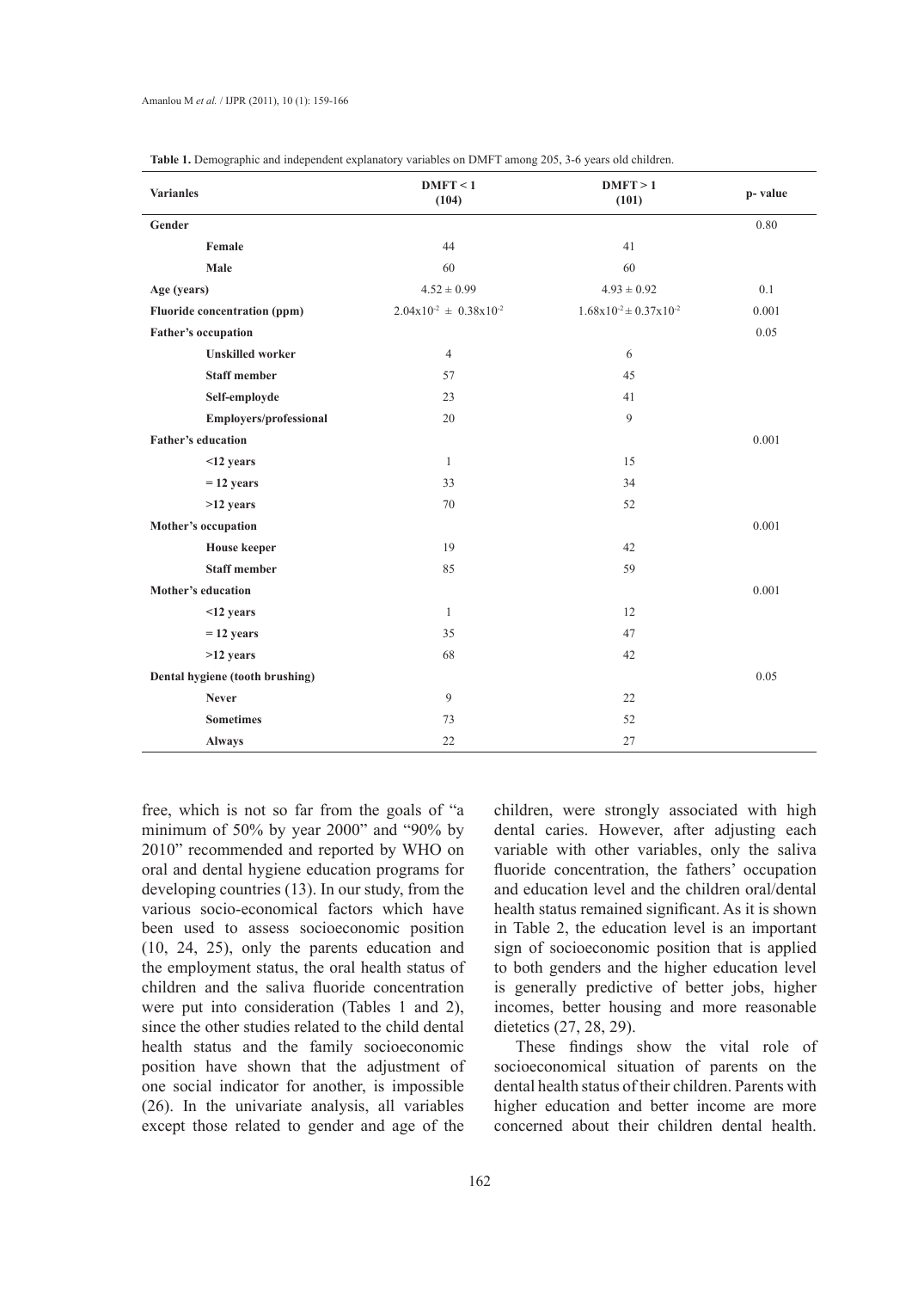| <b>Variables</b>                | B       | $SE(\beta)$ | $exp \beta^*$ | p- value |
|---------------------------------|---------|-------------|---------------|----------|
| <b>Fluoride concentration</b>   | $-2.97$ | 0.57        | 0.05          | 0.001    |
| <b>Father's occupation:</b>     |         |             |               |          |
| Self-employed                   | 0.85    | 0.37        | 2.35          | 0.02     |
| <b>Father's education:</b>      |         |             |               |          |
| $<$ 12 years                    | 2.19    | 1.09        | 8.96          | 0.08     |
| Dental hygiene (tooth brushing) | $-0.81$ | 0.34        | 0.44          | 0.02     |

**Table 2.** Stepwise multiple regression analysis between DMFT index and socioeconomic factors.

\*: Estimated odd ratio

These findings are in consistent with previously reported data (30). However, this statement cannot be generalized since there are many other socio-cultural, genetical and environmental factors that can affect children's dental health (3, 8, 29, 30).

The question that remains unclear, is why fathers' education level was more important than those of mothers', especially in developing countries (29). A univariable analysis of our data showed that the caries prevalence increases from 38.2% to 92.3% as the level of education decreases from higher educated mother into less educated ones. These results are consistent with those reported from south africa (31), namibia (32), saudi arabia (33) and other countries (34, 35) , while there are also conflicting reports for other developing countries (36, 37). Therefore, the other indicators of the socioeconomic status should be included in future studies of this population.

Poor dental health history and dental hygiene habits of parents have shown associations with children's  $DMFT > 1$ . Mother is known to have a biological role in the first microbial colonization of her child's teeth (38), but father seems to emerge as a significant contributor to child's dental health when the mother is working out of house and the father has to contribute to taking care of children as reported for Finnish culture (39). According to the report for Finnish five year-old children (39), mothers' caries histories and hygiene habits were better than those of fathers. Then it is logical that the fathers' poor dental health is strongly associated with their children's poor dental health. Perhaps in Iranian society, the role of the male as the head of the family is still very important despite the increase of women in the labor force or the fact that

hygiene habits of the fathers were better than those of fathers in developed countries.

One of the objectives of this study was to determine the effect of basal saliva fluoride concentration on DMFT index. A significant difference  $(p \leq 0.001)$  was found between salivary fluoride content and DMFT index (Table 1) which reveals the effectiveness of salivary fluoride on children's dental caries as reported by other investigators (17-20). The obtained results show that a very small variation in the salivary fluoride may reduce dental caries and raises in the intra-oral concentration of fluoride in the saliva on a long-term basis would be a valuable adjunct to the anti-caries armamentarium.

The city of Tehran has water fluoridation system, which benefits almost the whole population. However, the level of fluoride in drinking water is low (0.1-0.3 ppm), and as a result tooth brushing with fluoride toothpaste is the only reliable and constant source of fluoride for the present study sample. However, association between brushing teeth at least once a day with fluoride toothpaste in a fluoridated area of Tehran, and caries levels, suggests that the fluoride levels were insufficient to prevent dental caries. This observation suggests that in Tehran, there is room for further reduction of caries by targeting the provision of constant amount of fluoride in potable water.

The results of this study show that caries is directly related to a low frequency of brushing in general and tooth brushing with fluorinated toothpaste appeared in specific to have strong impact on caries. In the present study, nearly 85% of the children used a toothbrush and the probability of having dental caries was almost twice as high in children who did not use a toothbrush compared to children who did use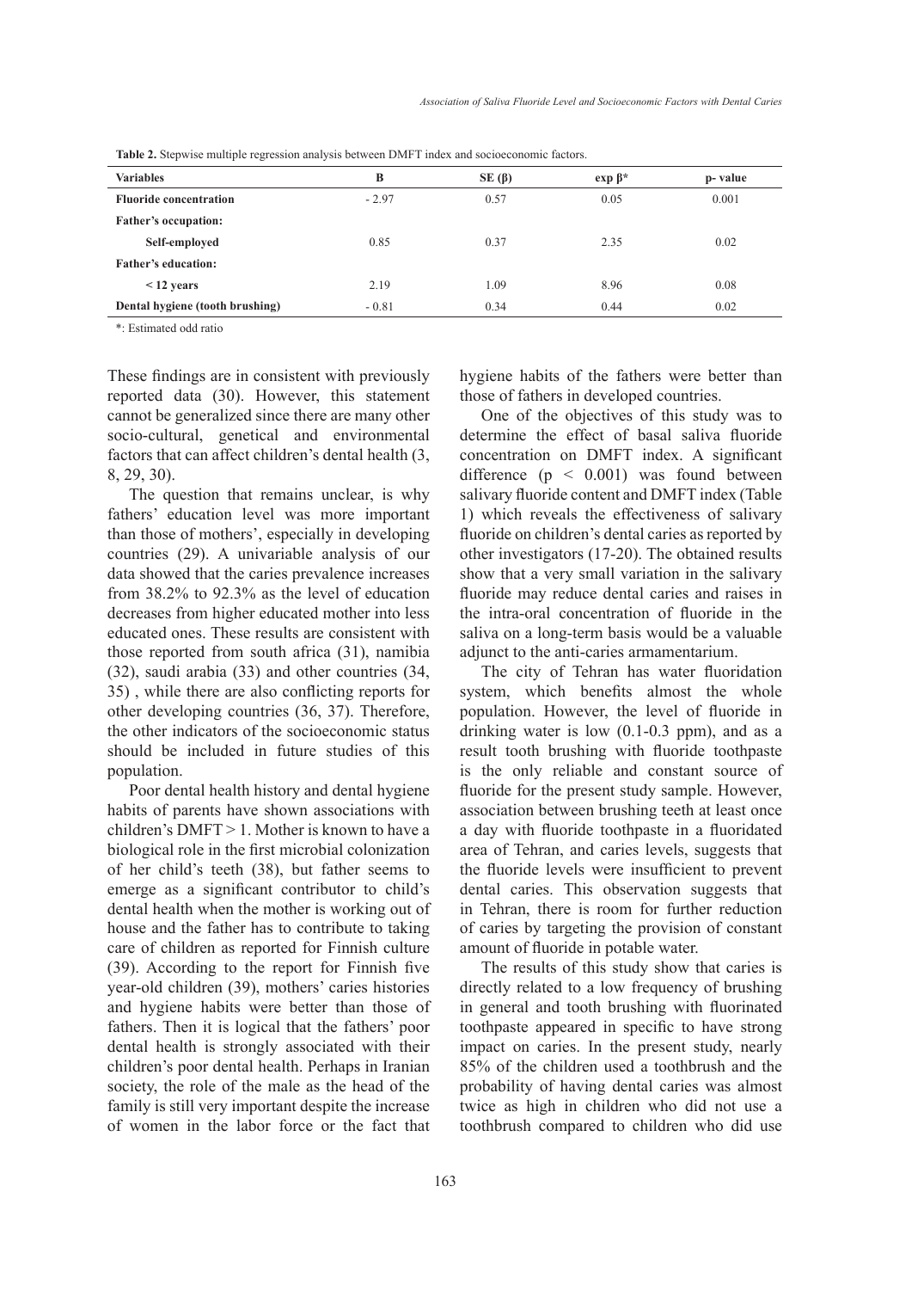once daily. Our findings of the low prevalence of dental caries in this study are not in agreement with those of previous studies from different countries (40-45). In addition, the DMFT index found in this study (Table 1), was among the lowest in Asia and EMRO countries (16). For example, among 3-6 year-old children in this study, the prevalence rate in permanent dentition was 74.9% (DMFT 0.99), which was lower than reports from india (83%, DMFT 3.5), saudi arabia (73.5%, DMFT 5.54) and china (76.6%, 4.50), but higher than hong kong (DMFT 0.9) (16).

The DMFT index for 3-6 year-old children in the present study was similar to the reports from most industrialized and developing countries such as australia (1.2), norway (1.4), the united kingdom (1.1), and the united states of america (1.1), but lower than that of previous study in iran (2.0) (16).

The low caries prevalence seen in this study population, in comparison with previous reports from Iran (46, 47) and other countries may be partly since this study is not representative of the general population of 3-6 year-olds in tehran. Because of the realities of life in Iran, the general population surveys of 3-6 year-old children are difficult to conduct (46), and even a national survey of 12 year-old children was confined to the children who attended the school (21).

Additionally, the sample comes from a relatively wealthy part of Iran. More studies, particularly in the poorer area of Iran are necessary to confirm this claim. Multicentre studies are needed to elucidate whether the same pattern occurs in other parts of iran with different socio-economical conditions, different patterns of food consumption, and different level of fluoride in tap water.

## **Conclusion**

This study was done to determine the prevalence of dental caries and its predictors in children aged 3 to 6 in tehran that resulted in low caries prevalence compared to similar studies. This study may provide information to the health educators, planners, and the other health professionals, who help reducing dental caries. The main goals of dental health programmers should be to achieve brushing-quality as a habit in children, to reduce the consumption of sweets, and to increase the knowledge on dental health. Further studies should be carried out to elucidate optimum fluoride intake by age groups and efficient procedure of delivery optimum fluoride as well as the socioeconomical predictors for a developing country compared to developed or industrialized countries.

#### **Acknowledgement**

This study was supported by a grant from the Research Council of Tehran University of Medical Sciences.

#### **References**

- Mattila ML, Rautava P Sillanpaa and M Paunio P. (1) Caries in five-year-old children and associations with family-related factors. *J. Dent. Res.* (2000) 79: 875- 881.
- Petersen PE. Sociobehavioural risk factors in dental (2) caries - International perspectives. *Comm. Dent. Oral Epi.* (2005) 33: 274-279.
- Beighton D, Adamson AJ and Rugg-Gunn AJ. (3) Associations between dietary intake, dental caries experience and salivary bacterial levels in 12-year-old English schoolchildren. *Arch. Oral Biol.* (1996) 41: 271-280.
- Vågstrand KE and Birkhed D. Cariogenic bacteria as (4) biomarkers for sugar intake. *Nutr. Rev.* (2007) 65: 111- 121.
- Negoro M, Nakagaki H and Tsuboi S. Oral glucose (5) retention, saliva viscosity and flow rate in 5-year-old children. *Arch. Oral Bio.* (2000) 45: 1005-1011.
- (6) Ripa LW. Nursing habits and dental decay infants: 'nursing bottle caries'. *J. Dent. Child.* (1978) 45: 274- 275.
- Curzon MEJ and Toumba KJ. *In-vitro* and *In-vitro* (7) assessment of a glass slow fluoride releasing device: A pilot study. *Br. Dent. J.* (2004) 196: 543-546.
- (8) Namal N, Yüceokur AA and Can G. Significant caries index values and related factors in 5-6-year-old children in Istanbul, Turkey. *Eastern Med. Health J.*  (2009) 15: 178-184.
- Rwenyonyi CM, Birkeland CM, Haugejorden O and (9) Bjorvatn K. Dental caries among 10- to 14-year-old children in Ugandan rural areas with 0.5 and 2.5 mg fluoride per liter in drinking water. *Clin. Oral Invest.*  (2001) 5: 45-50.
- Wong MCM, Lo ECM, Schwarz E and Zhang HG. (10) Oral health status and oral health behaviors in Chinese children. *J. Dent. Res.* (2001) 80: 1459-1465.
- (11) Brambilla E, Gagliani M, Felloni A, Garcia-Godoy F and Strohmenger L. Caries-preventive effect of topical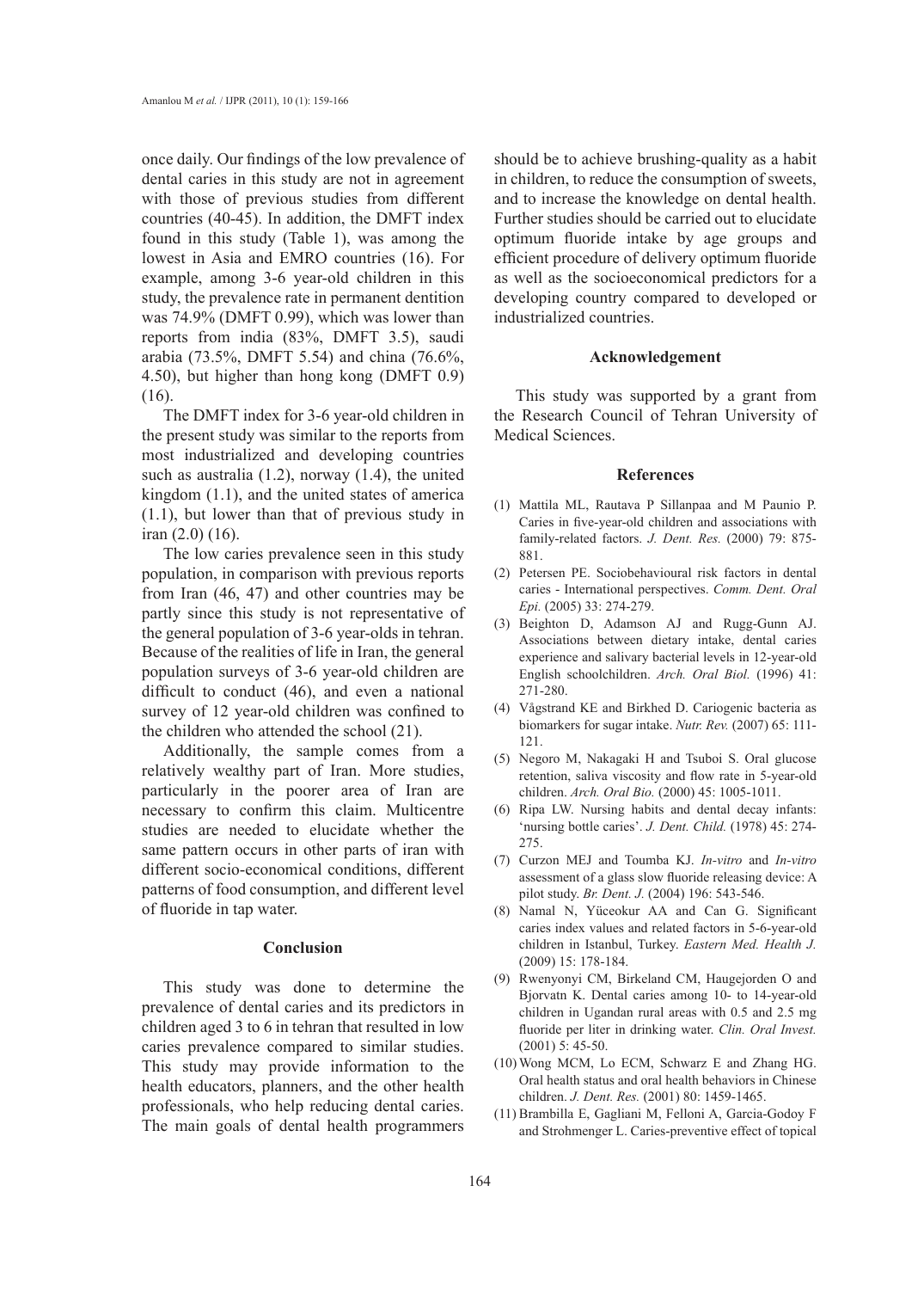amine fluoride in children with high and low salivary levels of mutans streptococci. *Caries Res*. (1999) 33: 423-427.

- Aminmohamed K, Awadia, Birkeland JM, Haugejorden (12) O and Bjorvatn K. Caries experience and caries predictors - a study of Tanzanian children consuming drinking water with different fluoride concentrations. *Clin. Oral Invest.* (2002) 6: 98-103.
- (13) Hobdell MH, Myburgh NG, Kelman M and Hausen H. Setting global goals for oral health for the year 2010. *Int. Dent. J.* (2000) 50: 245-249.
- (14) Jonesa CM and Worthingtonb H. Water fluoridation, poverty and tooth decay in 12-year-old children. *J. Dent*. (2000) 28: 389-393
- $(15)$  Petersen PE and lennon MA. Effective use of fluorides for the prevention of dental caries in the  $21<sup>st</sup>$  century: the WHO approach. *Comm. Dent. Oral Epidem.* (2004) 32: 319-321.
- (16) Seyedein M, Zali MR, Golpaigani MV, Yazdani H and Nourhalouchi S. Oral health survey in 12-year-old children in the Islamic Republic of Iran 1993-1994. *Eastern Med. Health J.* (1998) 4: 338-342.
- Leverett DH, Adair S and Shields C. Relationship (17) between salivary and plaque fluoride levels and dental caries experience in fluoridated and non-fluoridated communities. *Caries Res.* (1987) 21: 179.
- (18) Shields CP, Leverett DH, Adair SM and Featherstone JDB. Salivary fluoride levels in fluoridated and nonfluoridated communities. *J. Dent. Res.* (1987) 141: 277.
- $(19)$  Bruun C and Thylstrup A. Fluoride in whole saliva and dental caries experience in areas with high and low concentrations of fluoride in drinking water. *Caries Res.* (1984) 18: 450-456.
- $(20)$  Sjogren K and Birkhed D. Factors related to fluoride retention after toothbrushing and possible connection to caries activity. *Caries Res.* (1993) 27: 474-477.
- WHO. *Oral Health Surveys. Basic Methods*. 3rd ed. (21) World Health Organization, Geneva (1986) 63-67.
- (22) Amanlou M, Hosseinpour M, Azizian H, Khoshayand MH, Navabpoor M and Souri E. Determination of fluoride in the bottled drinking waters in iran. *Iranian J. Pharm. Res*. (2010) 9: 37-42.
- (23) Toumba KJ and Curzon MEJ. Fluoride concentrations in saliva related to dental caries prevalence in primary teeth. *Eur. J. Paed. Den.* (2001) 2: 15-19.
- (24) Gao XL, Hsu CY, Loh T, Koh D, Hwamg HB and Xu Y. Dental caries prevalence and distribution among preschoolers in Singapore. *Comm. Dental health* (2009) 26: 12-17.
- $(25)$  Manor O, Matthews S and Power C. Comparing measures of health inequality. *Soc. Sci. Med.* (1997) 45: 761-71.
- (26) Victora CG, Huttly SRA, Barros FC, Lombardi C and Vaughan JP. Maternal education in relation to early and late child health outcomes: findings from a Brazilian cohort study. *Soc. Sci. Med.* (1992) 34: 899-905.
- (27) Brooks-Gunn J and Duncan GJ. The effects of poverty on children. *Fut. Children* (1997) 7: 55-71.
- Lynch J and Kaplan G. Socioeconomic position. (28) In: Berkman LF and Kawachi I. (eds.) *Social Epidemiology.* Oxford Press, New York (2000) 13-35.
- $(29)$  Krieger N, Williams DR and Moss NE. Measuring social class in U.S. public health research: concepts, methodologies and guidelines. *Annu. Rev. Publ. Health*  (1997) 18: 341-78.
- $(30)$  Al-Hosani E and Rugg-Gunn A. Combination of low parental educational attainment and high parental income related to high caries experience in preschool children in Abu Dhabi. *Comm. Dent. Oral Epidemiol.* (1998) 26: 31-36.
- (31) Cleaton-Jones P, Chosack A, Haregraves JA and Fatti LP. Dental caries and social factors in 12-year-old South African children. *Comm. Dent. Oral Epidemiol.*  (1994) 22: 25-29.
- $(32)$  Schier M and Cleaton-Jones P. Dental caries in Namibia - the first national survey. *Comm. Dent. Oral Epidemiol.* (1995) 23: 262-265.
- (33) Al-Shammery AR. Caries experience of urban and rural children in Saudi Arabia. *J. Pub. Health Dent.*  (1999) 59: 60-64.
- (34) Kallestål C and Wall S. Socio-economic effect on caries. Incidence data among Swedish 12-14-yearolds. *Comm. Dent. Oral Epidemiol.* (2002) 30: 108- 114.
- $(35)$  Jensen K, Kizito EK, Langebaek J and Nyika TA. Dental caries, gingivitis and oral hygiene among schoolchildren in Kampala, Uganda. *Comm. Dent. Oral Epidemiol.* (1973) 1: 74-83.
- (36) Mascarenhas AK. Determinants of caries prevalence and severity in higher SES Indian children. *Comm. Dent. Health* (1999) 16: 107-113.
- (37) Kiwanuka SN, Åstrøm AN and Trovik TA. Dental caries experience and its relationship to social and behavioural factors among 3-5-year-old children in Uganda. *Int. J. Paed. Dent.* (2004) 14: 336-346.
- (38) Buttner M. Was Arzte und Arztinnen neuerdings aufdem Gebiet der Zahngesundheit beachten sollten. *Das Gesundheitswesen* (1995) 57: 741-743.
- (39) Mattila ML, Rautava P, Sillanpaä M and Paunio P. Caries in five-year-old children and associations with family-related factors. *J. Dental Res.* (2000) 79: 875-881.
- Al-Sharbati MM, Meidan TM and Sudani O. Oral (40) health practices and dental caries among Libyan pupils, Benghazi (1993-94). *Eastern Med. Health J.* (2000) 6: 997-1004.
- Dash JK, Sahoo PK, Bhuyan SK and Sahoo SK. (41) Prevalence of dental caries and treatment needs among children of Cuttack (Orissa). *J. Indian Soc. Pedod. Prev. Dent.* (2002) 20: 39-143.
- (42) Yee R and McDonald N. Caries experience of 5-6-yearold and 12-13-year-old schoolchildren in central and western Nepal. *Int. Dental J.* (2002) 52: 453-460.
- (43) Bourgeois DM, Roland E and Desfontaine J. Caries prevalence 1987-1998 in 12-year-olds in France. *Int. Dent. J.* (2004) 54: 193-200.
- (44) Hoffmann RH, Cypriano S, Sousa ML and Wada RS.